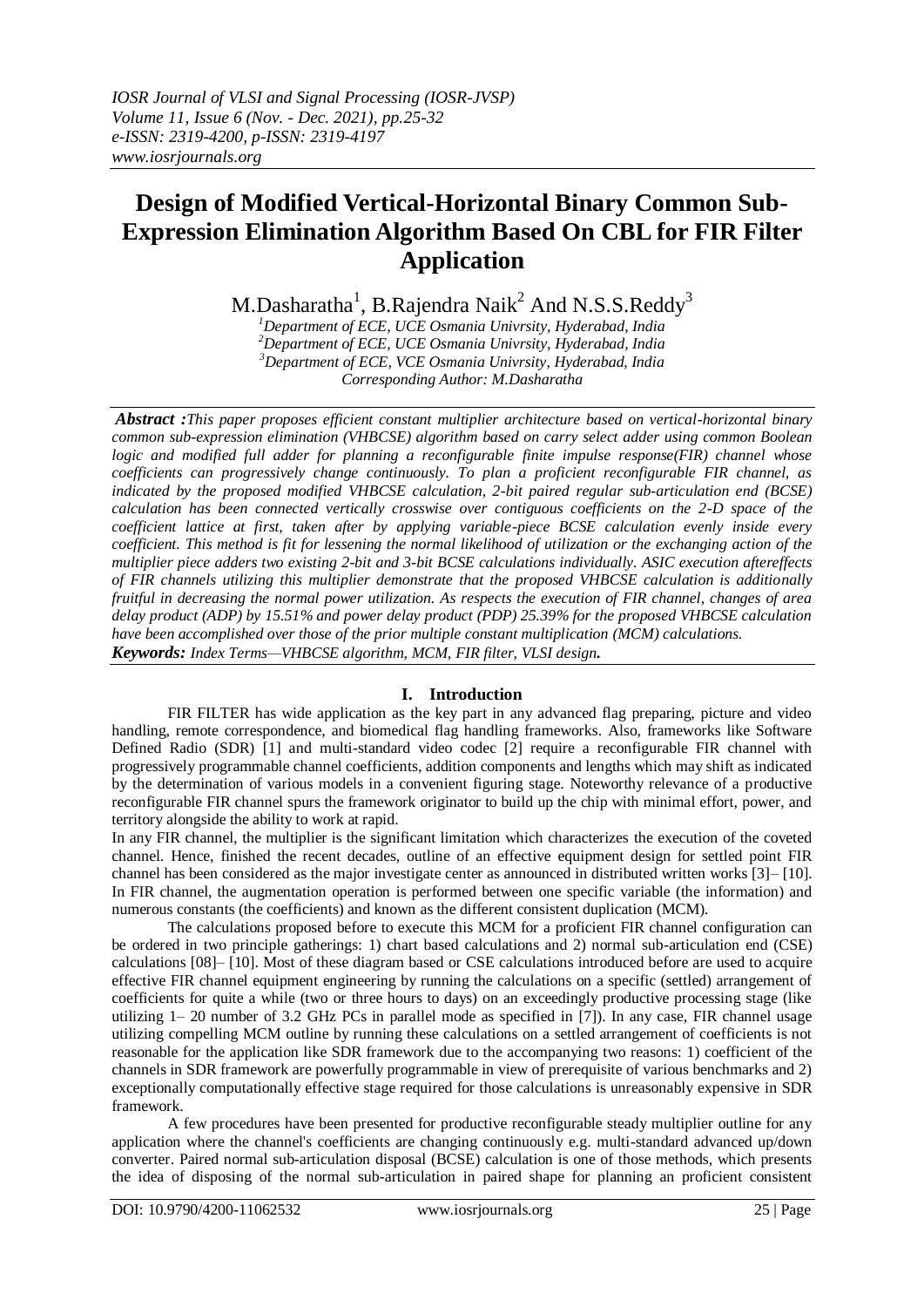multiplier, and is in this way pertinent for reconfigurable FIR channels with low intricacy. Be that as it may, the decision of the length of the paired normal sub-articulations (BCSs) makes the plan wasteful by expanding the viper step and the equipment cost. The proficiency as far as speed, power, and zone of the steady multiplier has been expanded in the work exhibited in [07] while outlining one reconfigurable FIR channel for multi-standard DUC by picking 2-bit long BCS wisely.

A few systems have been presented for productive reconfigurable steady multiplier outline for any application where the channel's coefficients are changing progressively e.g. multi-standard computerized up/down converter. Twofold normal sub-articulation end (BCSE) calculation is one of those systems, which presents the idea of dispensing with the basic sub-articulation in twofold shape for planning an effective consistent multiplier, and is in this manner material for reconfigurable FIR channels with low multifaceted nature [12]. Be that as it may, the decision of the length of the parallel normal sub-articulations (BCSs) in [12] makes the plan wasteful by expanding the viper step and the equipment cost. The effectiveness as far as speed, power, and territory of the steady multiplier has been expanded in the work introduced in [10] while planning one reconfigurable FIR channel for multi-standard DUC by picking 2-bit long BCS prudently.

Decision of the BCS of settled length (3-bit or 2-bit) in the prior proposed BCSE calculation based reconfigurable FIR channel plans leaves an extension to advance the outlined channel by considering the BCS over the neighboring coefficients and inside a solitary coefficient. The tradition considered for speaking to the info and the coefficient of the prior planned FIR channel as marked extent organize likewise gives an extension to adjust the information portrayal to marked decimal number for more extensive materialness of the proposed FIR channel in any frameworks. On concentrate the previously mentioned written works, it has been figured it out that the advancement of a proficient reconfigurable steady multiplier is especially required for its materialness in any reconfigurable framework.

### **II. Architecture Of Theproposed Vhbcse Algorithm Based Constant Multiplier**

The information stream graph of the proposed vertical-level BCSE calculation based steady multiplier (CM) plan is appeared in Fig. 5. The composed multiplier thinks about the length of the info (Xin) and coefficient (H) as 16-bit and 17-bit separately while the yield is thought to be 16-bit long. In this, the examined inputs are put away in the enlist first and at that point the coefficients are put away straightforwardly in the LUTs. Usefulness alongside equipment design of various squares of the planned VHBCSE based multiplier are clarified beneath in subtle elements



Fig1: Data flow diagram of the CM using VHBCSE algorithm.

1) Sign Conversion Block: Sign change square is required to help the marked decimal arrangement information portrayal for both the information and the coefficient. The engineering of the sign change square is appeared in Fig. 6. There is one 1's complementer circuit to create the altered form of the 16-bit (barring MSB) coefficient. One 16-bit 2:1 multiplexer produces the multiplexed coefficients relying upon the estimation of the most huge piece (MSB) of the coefficient. For negative estimation of the first coefficient, the multiplexed coefficient will be in the modified shape; else it will be as it may be.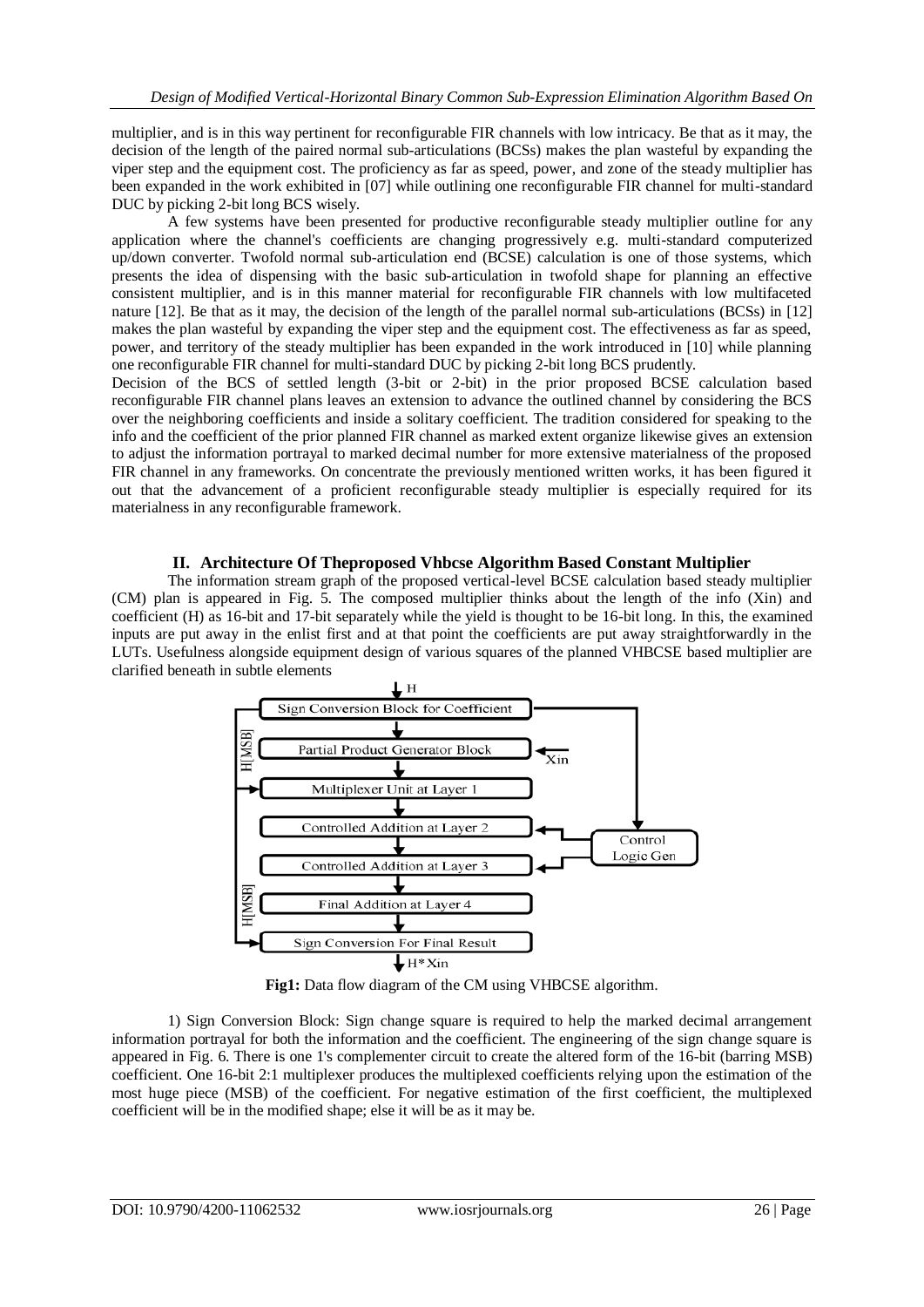

**Fig2:** Hardware architecture of the Sign Conversion Block.

2) Partial Product Generator (PPG): In BCSE technique, move furthermore, include based procedure has been utilized to create the fractional item which will be summed up in the accompanying advances/layers for creating the last duplication result. Decision of the size of the BCS characterizes the quantity of halfway items. In the proposed calculation in the layer-1, 2-bit twofold regular sub-articulations (BCSs) running from "00" to "11" have been considered, which will deliver 4 halfway items. Yet, inside four of these BCSs, a solitary snake (A0) will be required to create the halfway item just for the example "11"; the rest will be created by hardwired moving. For the coefficient of 16-bit length, 8 incomplete results of 17, 15, 13, 11, 9, 7, 5, and 3 bits (P8-P1) will be created by right moving the principal halfway item (P8) by 0, 2, 4, 6, 8, 10, 12, and 14 bits separately. This procedure helps in lessening the multiplexer's size which is utilized alongside select the best possible halfway item relying upon the coefficient's twofold esteem.



**Fig3:** Block diagram of the Partial Product Generator Unit.



**Fig4:** Block diagram of the control logic generator unit.

3) Control Logic (CL) Generator: Control rationale generator piece takes the multiplexed coefficient (Hm[15:0]) as its info furthermore, bunches it into one of 4-bit each (Hm[15:12], Hm[11:8], Hm[7:4], and Hm[3:0]) and another of 8-bit each (Hm[15:8], Hm[7:0]). As per the calculation said in Section IV, the CL generator piece will create 7 control signals depending on the balance check for 7 distinct cases. The design for the control flag generator square is appeared. The control motion for 8-bit correspondence check supposedly is delivered through the control signals produced from the 4-bit fairness check.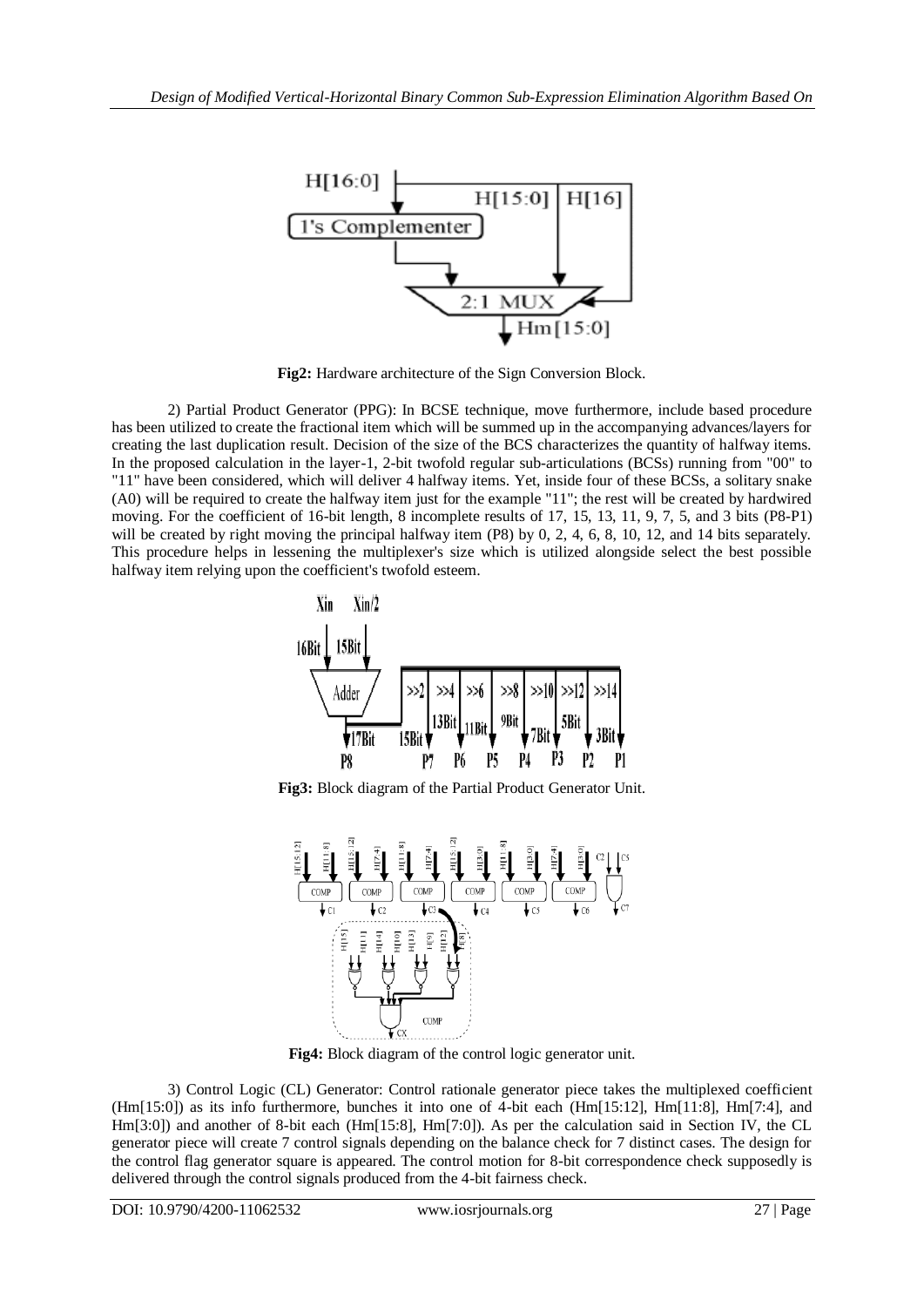

**Fig5:** Architectural details of the controlled addition at layer-2 block.



**Fig6:** Hardware architecture of the controlled addition at layer-3.

4) Multiplexers Unit: The multiplexer unit is utilized to choose the suitable information produced from the PPG unit depending on the coefficient's twofold esteem. At layer-1, eight 4:1 multiplexers are required to deliver the halfway items agreeing to the 2-bit BCSE calculation connected vertically on the MAT. The widths of these 8 multiplexers are 17, 15, 13, 11, 9, 7, 5, and 3-bit each rather than 16-bit for all, which would decrease the equipment furthermore, control utilization.

5) Controlled Addition at Layer-2: The incomplete items (PP) produced from eight gatherings of 2-bit BCSs are included for the last duplication comes about which have been performed in three layers. As per the BCSE calculation [12] proposed before, layer-2 requires four expansion (A1-A4) operations to whole up the eight PPs. Rather than coordinate expansion of these PPs, the controlled expansion operations are performed at layer 2 agreeing to the proposed VHBCSE calculation. These adders (A1-A4) are controlled relying upon the control signals (C1-C6), which were created in view of 4-bit BCSE from the control flag generator piece. The design of this square is appeared in Fig. 9, which uncovers that the spread postponement will be the most extreme between the ways which has been utilized to create AS2, AS3, AS4.



**Fig7:** Constant Multiplier architecture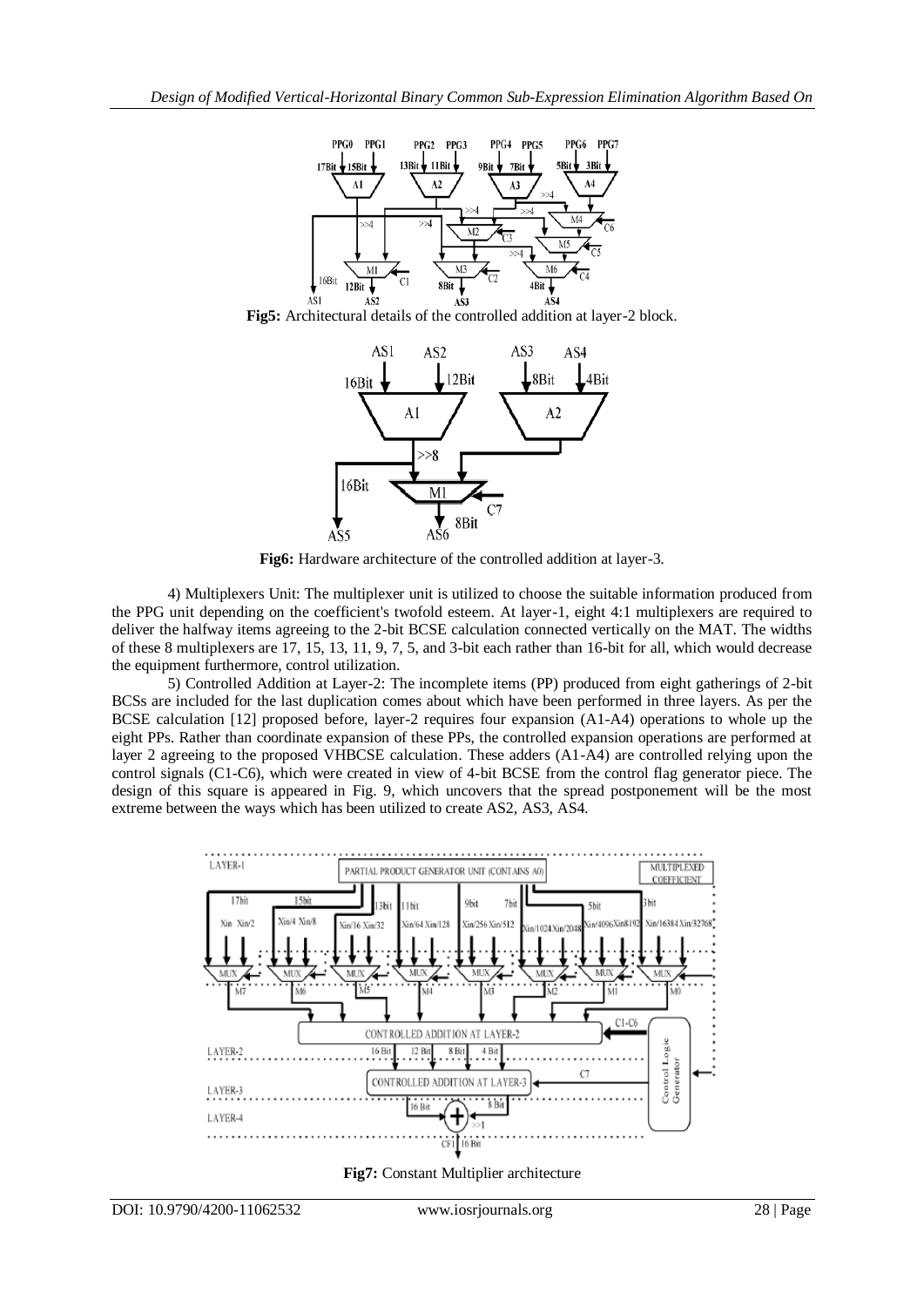6) Controlled Addition at Layer-3: The four multiplexed aggregates (AS1, AS2, AS3 and AS4) created from layer-2 are presently summed up in layer-3. In our calculation, controlled increments are performed, rather than coordinate expansion of these four wholes as appeared in Fig. 10. Thus, this expansion (A6) is controlled by the control flag (C7) which has been created in view of 8-bit BCSE from the CS generator square. it is finished up that the proliferation deferral will be 7) Final Addition on Layer-4: This square plays out the expansion operation between the two entireties (AS5-AS6) created by layer-3 to at long last create the increase result between the input and the coefficient. The piece graph of the general consistent increase is appeared.

#### **III. Proposed System**

In this proposed system we are designing the 16 bit adder using common Boolean logic. In this common Boolean logic we are using a modified full adder for less time delay.

The proposed adjusted full adder circuit as appeared comprises of two 2:1 MUX and a XOR gate. In the proposed structure, one XOR gate in the ordinary full adder is supplanted by a multiplexer square so that the basic way delay is limited. As can be seen from, the basic way delay is utilization of the full snake can be decreased. The proposed full adder is connected into exhibit multiplier decrease stage to approve the adequacy. In exhibit structure the fractional items is separated into specific levels. In each level, at whatever point there are three bits, full snake must be utilized. Out of the three data sources, one information and its supplement is given as contributions to the principal multiplexer. The other two data sources are given to XOR entryway, the yield of which will go about as a select line to both the multiplexers. The contributions of the second multiplexer are, the bits other than the convey bit. This one of a kind method for planning prompts the lessening of the exchanging action, which thus diminishes the power. Likewise, the basic way delay is likewise lessened contrasted with the existing outlines examined in writing, which prompts lessening in deferral and subsequently expanding the speed. Operation of the proposed full snake can be clarified as takes after:

a) When both B and C are zero or one, aggregate  $= A$ ;

b) When both of B or C is one and another is zero, sum=A;

c) When both B and C are zero or one, carry= B;

At the point when both of B or C is one and another is zero, carry=A;



**Fig8:** Proposed Full Adder

In proposed architecture, an area-efficient carry select adder by sharing the common Boolean logic term to remove the duplicated adder cells in the conventional carry select adder is shown in this way, it saves many transistor counts and achieves a low power. Through analyzing the truth table of a single bit full adder, to find out the output of summation signal as carry-in signal is logic '0' is the inverse signal of itself as carry-in signal is logic '1'. By sharing the common Boolean logic term in summation generation, a proposed carry select adder design. To share the common Boolean logic term, it only needs to implement one OR gate with one INV gate to generate the carry signal and summation signal pair. Once the carry-in signal is ready, then select the correct carry-out output according to the logic state of carry-in signal.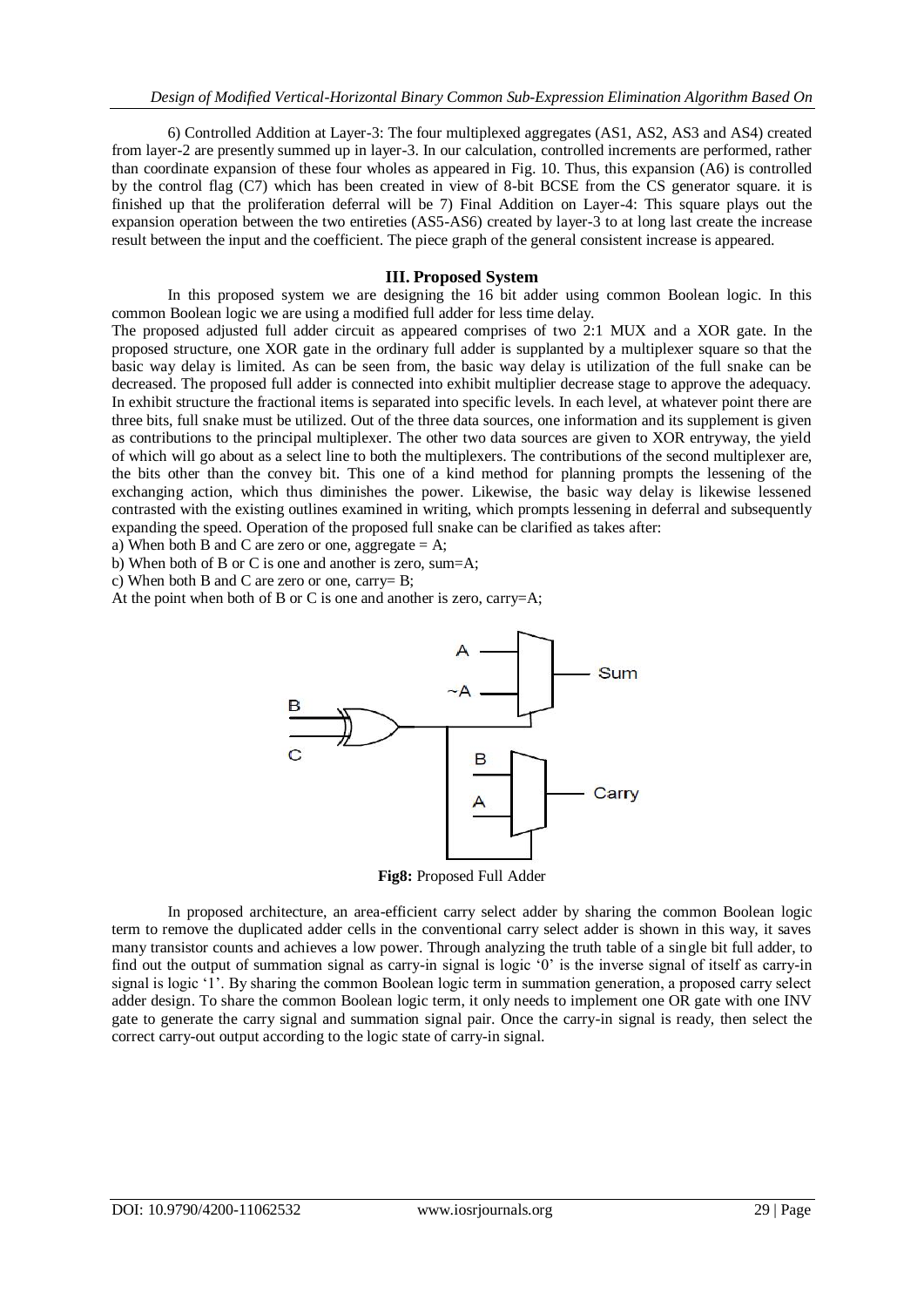

## **IV. Results And Discussions**

The modified VHBCSE algorithm based constant multiplier architecture have been implemented using Verilog Hardware description language and simulated using Xilinx ISE simulator. The synthesis results obtained are targeted for SPARTAN 3E XC3S250E FPGA. Table1 Shows that 15.51% reduce in ADP and 25.39% Reduce in PDP.



**Fig10:** RTL Schematic for the proposed design



Fig11: Simulation output for the proposed design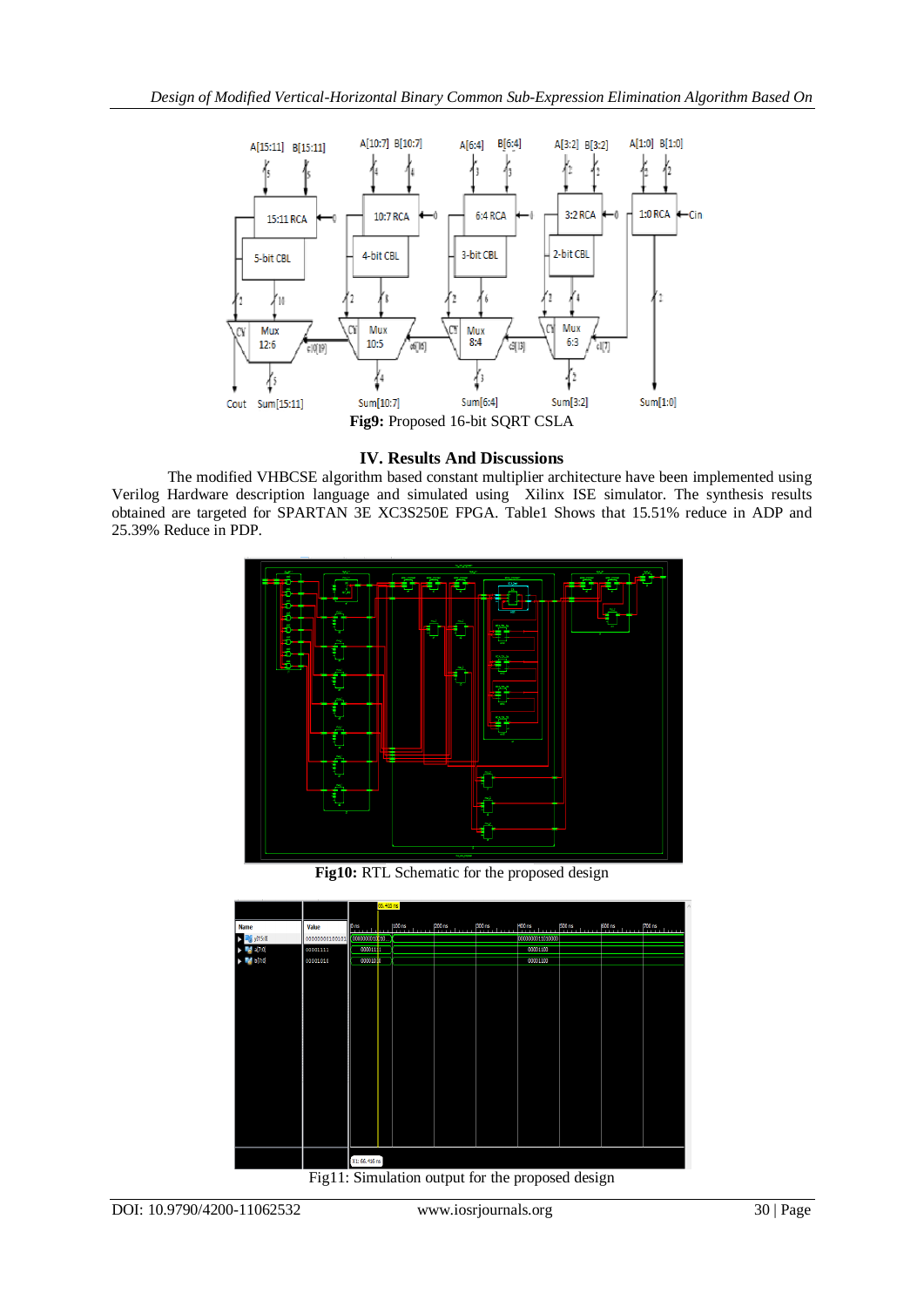| Design   | Delay  | A DP  | <b>PDP</b> |
|----------|--------|-------|------------|
| Existing | 22.290 | 3.655 | 17.386     |
| Proposed | 17.776 | 3.164 | 13.865     |

|  | Table 1: Comparison of ADP and PDP of existing and proposed |  |  |  |  |
|--|-------------------------------------------------------------|--|--|--|--|
|--|-------------------------------------------------------------|--|--|--|--|

#### **Table1::Comparison of Delay for existed and proposed Systems**



**Power Delay Product** 



**Fig 13:** Power Delay Product for proposed and existing system

## **V. Conclusions**

With a view to actualizing a proficient settled point reconfigurable FIR channel, this paper presents one new vertical-level BCSE calculation which evacuates the underlying normal sub-articulations (CSs) by applying 2-bit BCSE vertically. Encourage end of the CSs has been performed through finding the CSs exhibit inside the coefficients by applying BCSEs of various lengths on a level plane to various layers of the move and include based steady multiplier engineering. It has been demonstrated that the proposed calculation effectively lessens the normal exchanging exercises of the multiplier square adder contrasted with those of 2-bit and 3-bit BCSEs (settled piece vertical BCSE) separately. Lessening of exchanging exercises amid equipment usage of various FIR channels brings about bringing down the normal power utilization by 32% and 52% relative to these two calculations individually. Usage comes about uncover that there are impressive measure of energy reserve funds for higher request channel as a substantial number of matches can be found for more number of coefficients. The proposed modified VHBCSE calculation sets up enhancements of productivity of 15.51% of area delay product (ADP) and 25.39% in power delay product (PDP) when contrasted with those of before proposed VHBCSE calculation based FIR channel. Augmenting the proficiency furthermore, supporting the marked decimal information portrayal for both the info and coefficient make the proposed steady multiplier in view of VHBCSE calculation more reasonable for next age productive frameworks like programming characterized radio.